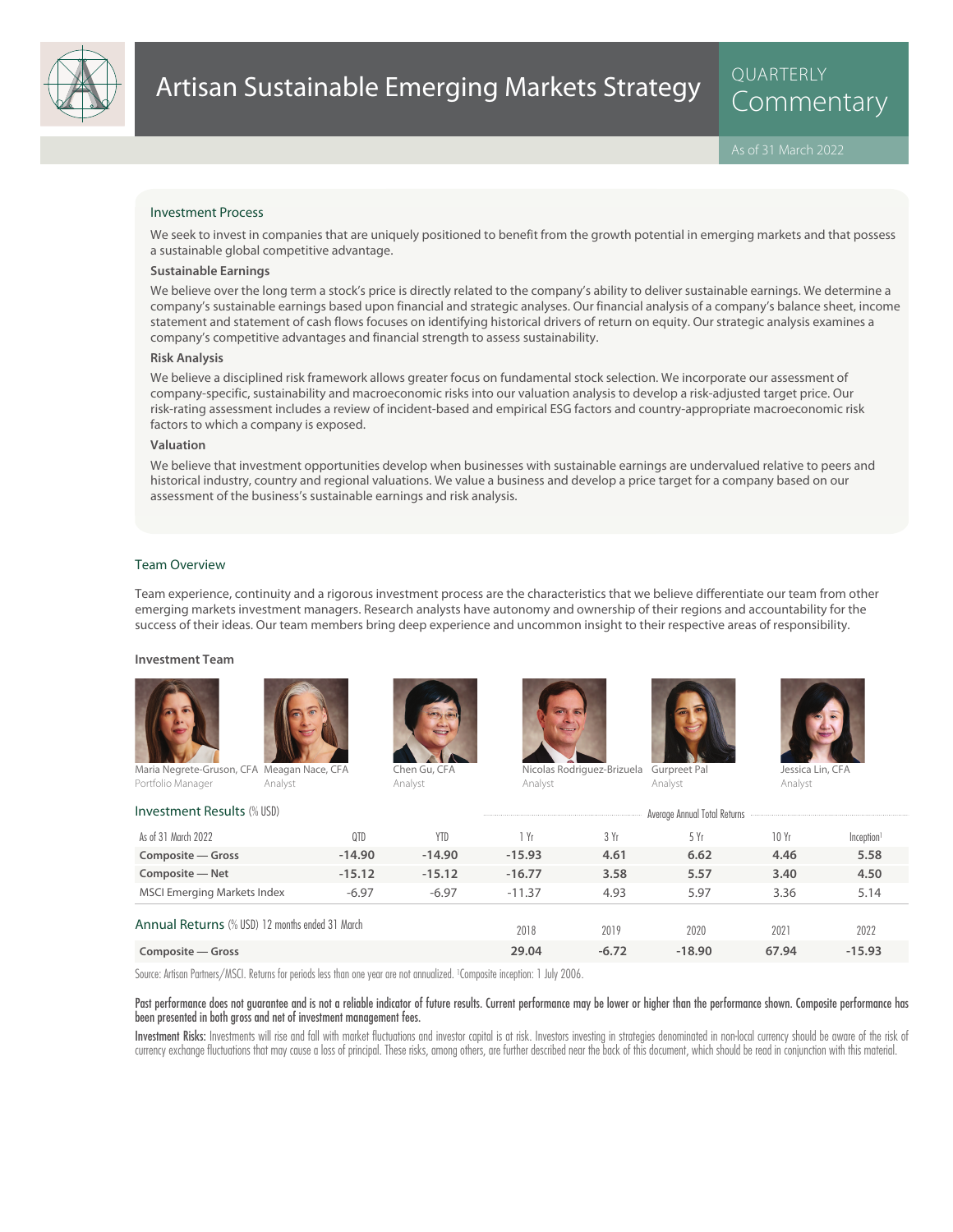

# Quarterly Commentary Artisan Sustainable Emerging Markets Strategy **As of 31 March 2022**

### Portfolio Discussion

Our portfolio underperformed the MSCI Emerging Markets Index in Q1. Several factors drove investor sentiment lower, including Russia's full-scale invasion of Ukraine, reduced global growth expectations, sustained inflation pressures, potentially strong responses to inflation by central banks and China's severe lockdowns in response to COVID-19 outbreaks. China and Russia were the benchmark's primary detractors, accounting for the index's entire quarterly decline. Meanwhile, Brazil, South Africa and Saudi Arabia were the benchmark's top contributors.

First and foremost, we are saddened by Russia's actions. Ukraine is bearing a tremendous human toll. We believe President Vladimir Putin's decision to invade Ukraine and escalate the conflict is a step backward for human rights, international relations and the global economy. We also believe Putin's decisions will have serious and potentially long-lasting repercussions for the people of his own country.

We are closely monitoring developments in Ukraine, the international community's response to Russia, as well as broader economic and financial markets consequences. In response to escalating sanctions and multiple exchanges suspending Russian stock trading, Artisan Partners' valuation committee decided to write down the value of our Russian positions to zero. As a result, the portfolio's six Russian positions were among the portfolio's leading individual detractors and collectively accounted for a majority of our relative underperformance this quarter. In addition, our position in Kaspi, a Kazakhstani financial technology company, was a significant detractor, as investors also shunned public companies domiciled in countries with close connections to Russia.

At the same time, our investment process is bottom up, and our analytical tools (i.e., financial and strategic analyses, country risk analysis and sustainability assessment) are focused on individual companies. Our analytical tools are meant to help us measure a company's capacity to react and/or to survive a crisis. Moreover, we do not determine our universe or make individual investment decisions based on a country of domicile or a government's behavior. We won't rule out investing in any non-developed market companies, so long as liquidity is sufficient, financial statements are reliable, and property rights are upheld. In our many years of investing, we have found companies can act in ways that are more responsible than their country of domicile.

While we have written down the value of the portfolio's Russian positions to zero, it remains clear they have strong balance sheets and will continue to operate. Our ESG reviews indicate each company has been operating within the scope of the law. We have also been engaging directly with each company to understand the situation on the ground and encourage each management team to express its concern about the war and desire for peace. As conditions change, we will act accordingly to the extent we are able.

Among our leading Q1 relative contributors were E Ink, FirstRand and Itaú Unibanco. E Ink is a Taiwan-based producer of ePaper technology—used in e-readers such as Amazon's Kindle—and electronic shelf label (ESL) systems. We believe E Ink is compelling both fundamentally and in environmental, social and governance (ESG) terms. The company is experiencing strong demand due in large part to rapid ESL adoption, and it keeps innovating, announcing its next generation of Advanced Color ePaper in March. E Ink's ePaper display technology provides users with greater flexibility and efficiency, while significantly reducing paper and energy consumption—power is not required to maintain a screen display. In addition, E Ink became the first display company to commit to using 100% renewable energy by 2030. From a social aspect, E Ink's devices have been helping to bridge the digital learning gap—even more so during the pandemic—and its reflective display technology contains no irritating backlight nor blue light that harms human eyes.

FirstRand is a South African financial services group providing banking and insurance products and services. The bank is one of the best capitalized banks in South Africa with a strong earnings profile and robust cost controls. We believe it's well positioned to capture credit demand growth as the pandemic recedes. In terms of ESG, FirstRand will no longer fund new coal-fired power stations and intends to stop financing new coal mining projects by 2026.

Shares of Itaú Unibanco, Latin America's largest private bank, rallied in Q1. The lender is showing good business momentum for 2022 as well as better operational execution. Its digital banking platform is growing rapidly, and the lender is reducing its number of branches, a combination beneficial to profitability. We believe Itaú's recent statements that it will not bid for Citigroup's Brazilian operations is a positive as the bank needs to stay focused on its existing strategy. Itaú has also been increasing its environmental commitment. Besides reducing its own emissions, it is advising other companies on cutting emissions. Along those lines, Itaú recently committed to halve emissions tied to its loans by 2030 and have a carbon neutral loan portfolio by 2050.

### Portfolio Activity

Amid the turbulent quarter, we made some changes in the portfolio. However, no matter the market environment, valuation is an important part of our investment process—we always seek companies with sustainable growth characteristics and trading at compelling valuations.

We initiated positions in Lojas Renner and Depegar.com. Lojas Renner is Brazil's leading fashion retailer. It has a strong brick and mortar retail presence, but it is committed to growing its online business. Based on recent trends and the company's strategy, we believe foot traffic and in-store sales should keep improving even as online sales grow at a solid pace. We also believe management is on the right track with its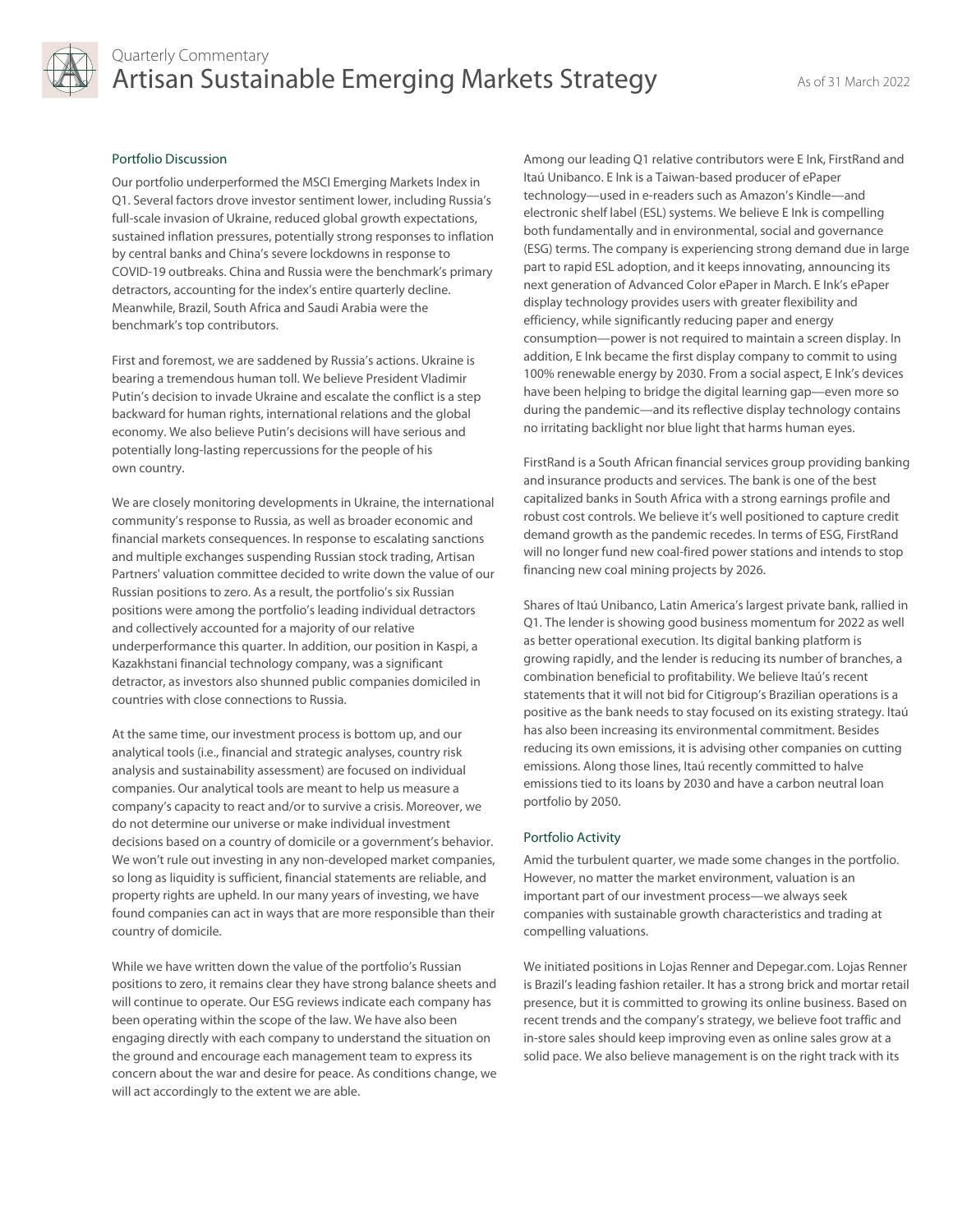strategy to develop a strong omnichannel business while continuing to invest in its lifestyle and fashion lines.

Despegar.com is the leading digital travel agency in Latin America. With the region's economies reopening and newer COVID-19 variants appearing to be less dangerous, we believe Despegar is well positioned to benefit from pent-up travel demand. We also like Despegar from an operational and valuation perspective. The company scaled back its business in response to the pandemic, which should be positive for margins if bookings pick up as expected. Furthermore, Despegar should gain market share organically and through strategic acquisitions that help broaden its capabilities and product offerings.

Conversely, we exited multiple positions in Q1—Commercial International Bank Egypt, Jumbo and Focus Energia. We exited the first two names with the purpose of redeploying capital into this quarter's new positions and higher conviction existing positions. Our position in Focus Energia came to an end as its acquisition by another Brazilian energy company closed in March.

### Perspective

Emerging markets economies may have a challenging 2022, even if the war in Ukraine is resolved within the near future. Besides the war, additional economic headwinds could come from higher commodity costs, higher interest rates, currency market volatility and financial market uncertainty (e.g., Russia default).

If those economic and market dynamics are realized, they may sharpen demand among long-term investors for companies with the established abilities to generate sustainable growth and enduring earnings. We believe those abilities are more prevalent among companies that have unique access to growth and/or a long-term, defensible competitive advantage.

From a bottom-up perspective, we believe there is significant upside potential in parts of emerging markets given the combination of weak equity market conditions, generally positive corporate financial health and sustainable growth opportunities still intact for many companies. We believe the overall upside potential of our portfolio is significantly above average.

For example, e-commerce companies could see stronger demand in an inflationary environment. E-commerce companies have competitive advantages (e.g., price, logistics and scale) over many traditional retailers. We also believe banks could benefit from the expected rate environment.

We are hopeful about Latin America—the pandemic appears to be receding, and political conditions are less uncertain and less negative. Even in Brazil, the upcoming presidential election is between two well-known politicians. We also see meaningful opportunity in India and other parts of Asia.

Travel has long been an important way for us to build strong relations with management teams, to see companies up close and to better understand local markets. Given the current turbulence and emerging from a pandemic that kept us largely grounded for two years, we believe resuming our face-to-face visits will be especially valuable. As restrictions ease, traveling abroad is becoming more feasible, and we are cautiously optimistic we will do even more of it as the year progresses.

# ARTISAN CANVAS

Timely insights and updates from our investment teams and firm leadership Visit www.artisancanvas.com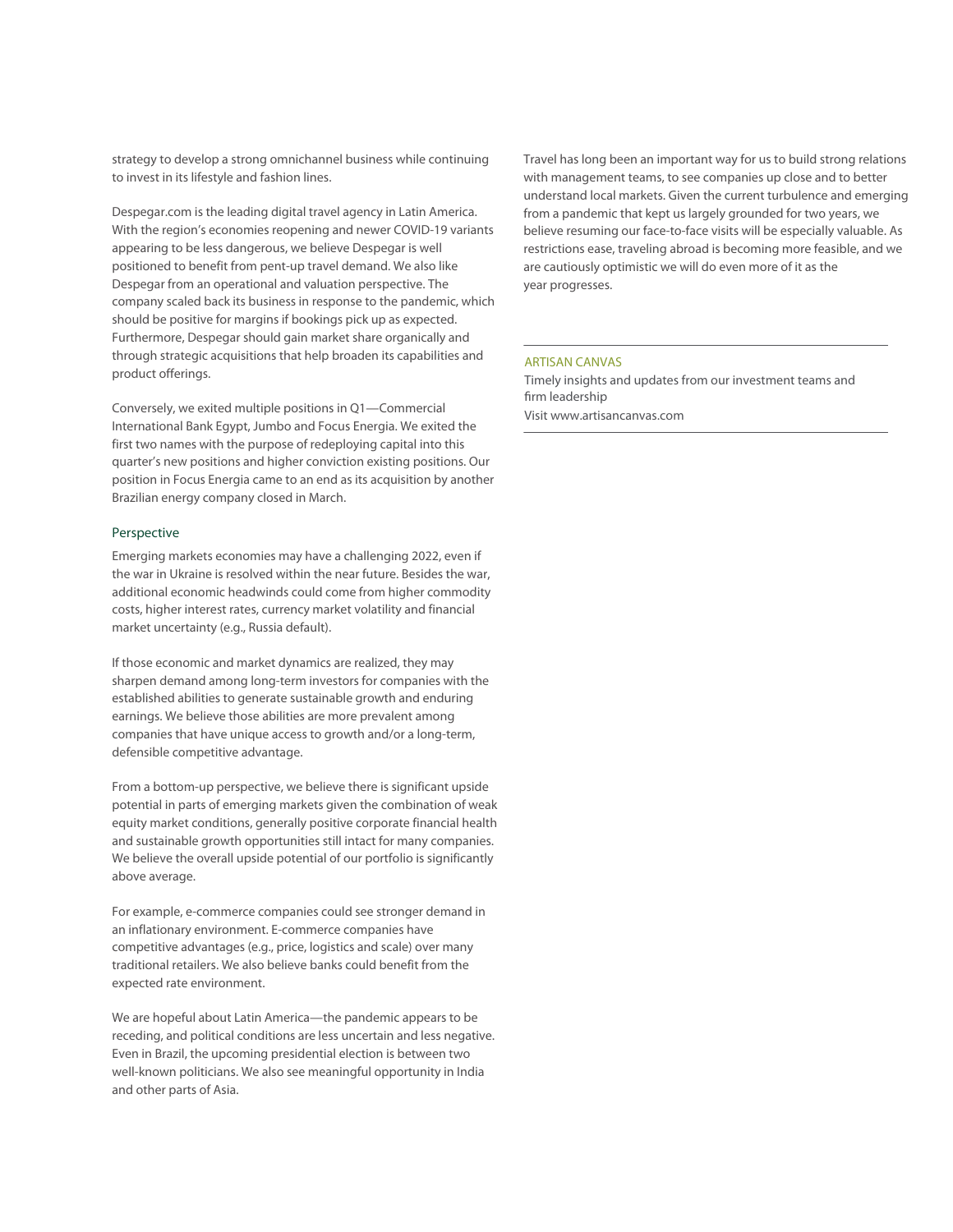### **For more information:** Visit www.artisanpartners.com

Investment Risks: A non-diversified portfolio may invest a larger portion of assets in securities of a smaller number of issuers and performance of a single issuer may affect overall portfolio performance greater than in a diversified portfolio. International investments involve special risks, including currency fluctuation, lower liquidity, different accounting methods and economic and political systems, and higher transaction costs. These typically are greater in emerging markets. Such risks include new and rapidly changing political and economic structures, which may cause instability; underdeveloped securities markets; and higher likelihood of high levels inflation, deflation or currency devaluations. Securities of small- and medium-sized companies tend to have a shorter history of operations, be more volatile and less liquid and may have underperformed securities of large companies during some periods. These risks, among others, are further described in Artisan Partners Form ADV, which is available upon request.

Unless otherwise indicated, the Artisan Strateay characteristics relate to that of an investment composite or a representative account managed within a composite. It is intended to provide a general illustration of the inv considerations used by Artisan Partners in managing that strategy. Individual accounts may differ, at times significantly, from the reference data shown due to varying account restrictions, fees and expenses, and since inc among others. Where applicable, this information is supplemental to, and not to be construed with, a current or prospective client's investment account information. References to individual security performance relate to a in the composite. Individual holding periods may differ.

Securities referenced may not be representative of all portfolio holdings. Securities of the same issuer are aggregated to determine a holding's portfolio weight. Portfolio statistics calculations exclude outlier data and applicable attributes, such as private securities. Artisan Partners may substitute information from a related security if unavailable for a particular security. This material is as of the date indicated and is subject to c Mar 2022, Russian holdings are valued at zero. Totals may not sum due to rounding.

Attribution is used to evaluate the investment management decisions which affected the portfolio's performance when compared to a benchmark index. Attribution is not exact, but should be considered an approximation of the contribution of each of the factors considered.

Net-of-fees composite returns were calculated using the highest model investment advisory fees applicable to portfolios within the composite. Fees may be higher for certain pooled vehicles and the composite may include acc performance based fees. All performance results are net of commissions and transaction costs, and have been presented gross and net of investment advisory fees. Dividend income is recorded net of foreign withholding taxes or as soon after the ex-dividend date as the information becomes available to Artisan Partners. Interest income is recorded on the accrual basis. Performance results for the Index include reinvested dividends and are prese withholding taxes but, unlike the portfolio's returns, do not reflect the payment of sales commissions or other expenses incurred in the purchase or sale of the securities included in the indices.

MSCI Emerging Markets Index measures the performance of emerging markets. The index(es) are unmanaged; include net reinvested dividends; do not reflect fees or expenses; and are not available for direct investment.

MSCI makes no express or implied warranties or representations and shall have no liability whatsoever with respect to any MSCI data contained herein. The MSCI data may not be further redistributed or used to create indices products. This report is not approved or produced by MSCI.

The Sustainable Industry Classification System (SICS®) is the exclusive intellectual property of Sustainability Accounting Standards Board (SASB). SICS is intended to group companies based on their shared sustainability-re opportunities.

This summary represents the views of the portfolio manager as of 31 Mar 2022. Those views and portfolio holdings are subject to change and Artisan Partners disclaims any obligation to advise investors of such changes. The portfolio holdings does not constitute a recommendation of any individual security. For a complete list of holdings by contribution to the strategy, refer to the Contributors to Return chart.

Return on Equity (ROE) is a profitability ratio that measures the amount of net income returned as a percentage of shareholders' equity.

This material is provided for informational purposes without regard to your particular investment needs and shall not be construed as investment or tax advice on which you may rely for your investment decisions. Investors financial and tax adviser before making investments in order to determine the appropriateness of any investment product discussed herein. In no event shall Artisan Partners have any liability for direct, indirect, special, consequential (including, without limitation, lost profits) losses or any other damages resulting from the use of this material.

Artisan Partners Limited Partnership (APLP) is an investment adviser registered with the U.S. Securities and Exchange Commission (SEC). Artisan Partners UK LLP (APUK) is authorized and regulated by the Financial Conduct Au registered investment adviser with the SEC. APEL Financial Distribution Services Limited (AP Europe) is authorized and regulated by the Central Bank of Ireland. APLP, APUK and AP Europe are collectively, with their parent referred to as Artisan Partners herein. Artisan Partners is not registered, authorised or eligible for an exemption from registration in all jurisdictions. Therefore, services described herein may not be available in certa does not constitute an offer or solicitation where such actions are not authorised or lawful, and in some cases may only be provided at the initiative of the prospect. Further limitations on the availability of products or may be imposed.

This material is only intended for investors which meet qualifications as institutional investors as defined in the applicable jurisdiction where this material is received, which includes only Professional Clients or Eligi the Markets in Financial Instruments Directive (MiFID) where this material is issued by APUK or AP Europe. This material is not for use by retail investors and may not be reproduced or distributed without Artisan Partners'

In the United Kingdom, issued by APUK, 25 St. James's St., Floor 3, London SW1A 1HA, registered in England and Wales (LLP No. OC351201). Registered office: Reading Bridge House, Floor 4, George St., Reading, Berkshire RG1 Ireland, issued by AP Europe, Fitzwilliam Hall, Fitzwilliam Pl, Ste. 202, Dublin 2, D02 T292. Registered office: 70 Sir John Rogerson's Quay, Dublin 2, D02 R296 (Company No. 637966).

Australia: This material is directed at wholesale clients only and is not intended for, or to be relied upon by, private individuals or retail investors. Artisan Partnes Australia Pty Ltd is a representative of APLP (ARBN (ARBN 603 522 649). APLP and APUK are respectively regulated under US and UK laws which differ from Australian laws and are exempt from the requirement to hold an Australian financial services license under the Australian Act 2001 in respect to financial services provided in Australia.

Canada: This material is distributed in Canada by APLP and/or Artisan Partners Distributors LLC, which conduct activities in Canada under exemptions from the dealer, portfolio manager and investment fund manager registrati applicable Canadian securities laws. This material does not constitute an offer of services in circumstances where such exemptions are not available. APLP advisory services are available only to investors that quality as " applicable Canadian securities laws.

© 2022 Artisan Partners. All rights reserved.

For Institutional Investors – Not for Onward Distribution